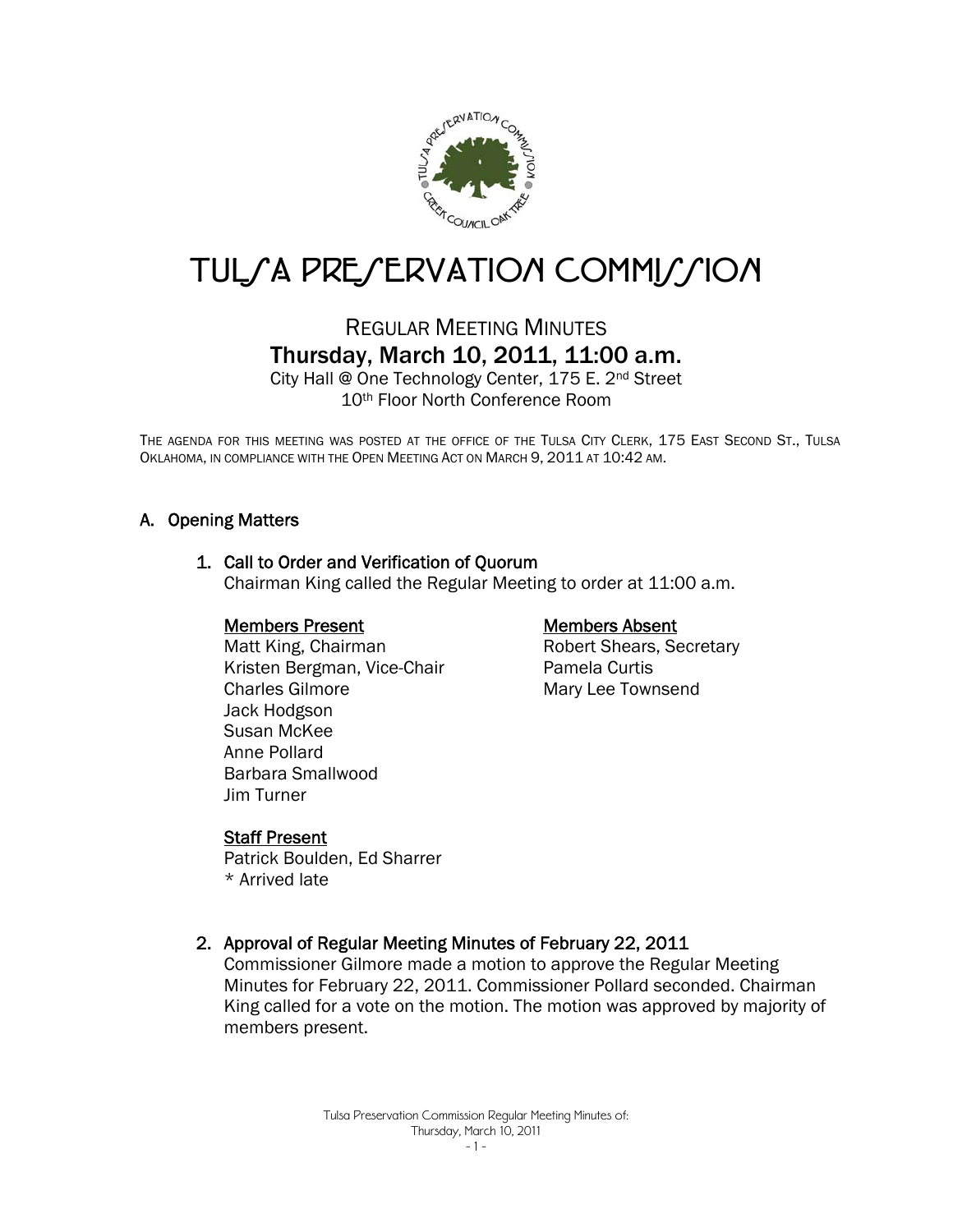Opposed None

Abstaining 1. Hodgson

2. McKee 3. Turner

Not Present None

- 1. Bergman 2. Gilmore
- 3. King

In Favor

- 4. Pollard
- 5. Smallwood

# 3. Disclosure of Conflicts of Interest

No one reported a conflict of interest with the proposals on the agenda.

# B. Actionable Items

# 1. COA-11-008 / 1569 Swan Drive (Swan Lake)

Applicants: D. Thomas & Caroline B. Benediktson Request: Replace three deteriorated, 15-light doors on second story above garage with three 9/6 vinyl windows (same window specifications as windows on rest of house).

Mr. Sharrer presented the Benediktsons' Certificate of Appropriateness application to the Commission and read the applicable guidelines for this district. Mr. Benediktson was present to answer questions. Commissioner Smallwood made a motion to approve the application with no conditions. Commissioner Pollard seconded the motion. Chairman King asked for a vote on the motion.

#### Vote: 1569 Swan Drive

- In Favor 1. Bergman 2. Gilmore 3. Hodgson 4. King 5. McKee 6. Pollard 7. Smallwood 8. Turner **Opposed** None **Abstaining** None Not Present None The motion was **Approved Unanimously** by members present and voting. Swan Lake Guidelines cited: A1.2.1, A1.2.5
	- 2. COA-11-009 / 320 E. 19th Street (North Maple Ridge) Applicant: Kelly Ishmael Request: Modify pitch of shed roof on previous addition to rear elevation of house.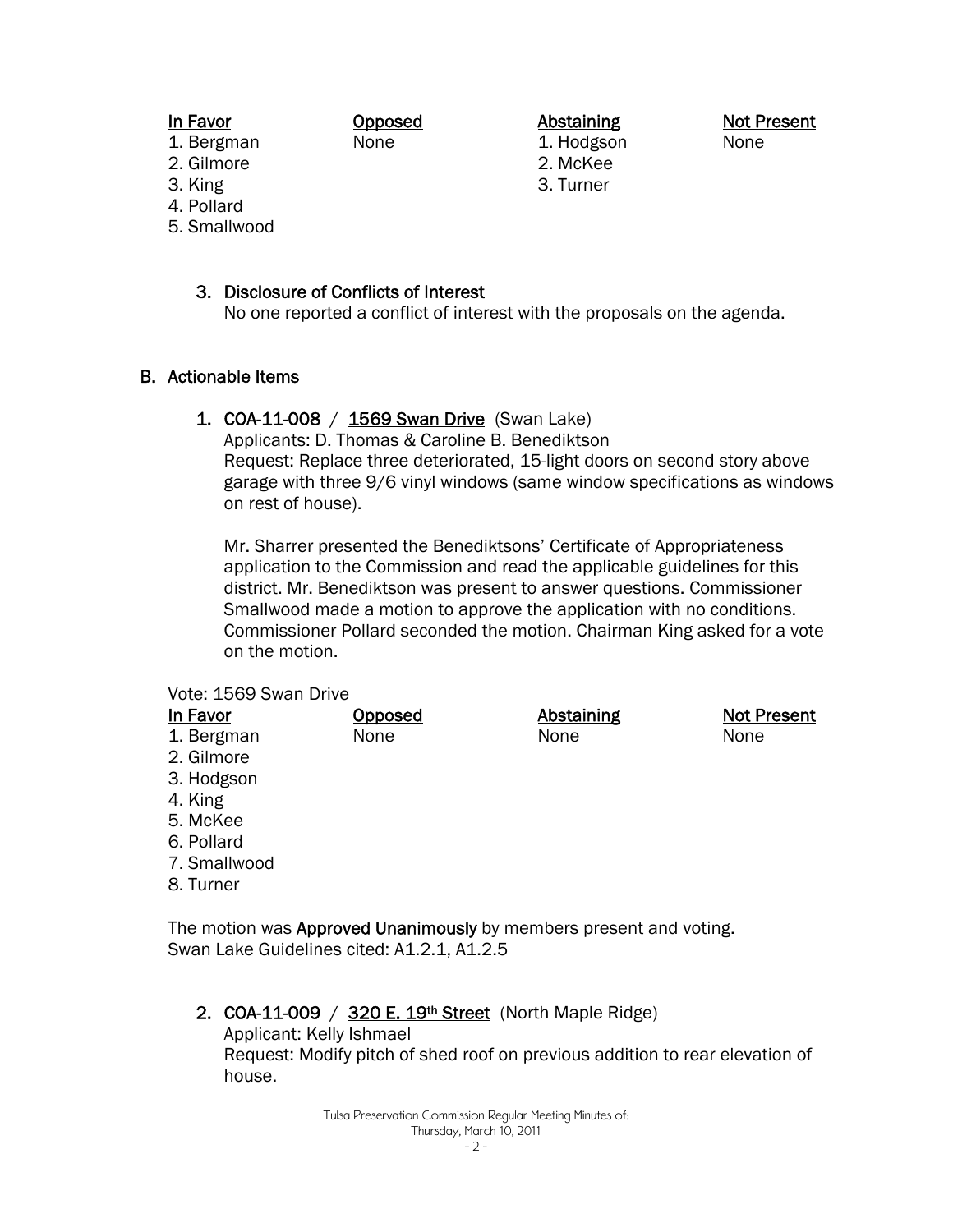Mr. Sharrer presented Ms. Ishmael's Certificate of Appropriateness application to the Commission and read the applicable guidelines for this district. Ms. Ishmael was present to answer questions. After discussion, Chairman Turner made a motion to approve the application with no conditions. Commissioner Smallwood seconded the motion. Chairman King asked for a vote on the motion.

> Abstaining None

Not Present

None

#### Vote: 320 E. 19th Street

# In Favor

- 1. Bergman
- 2. Gilmore
- 3. Hodgson
- 4. King
- 5. McKee
- 6. Pollard
- 7. Smallwood
- 8. Turner

The motion was **Approved Unanimously** by members present and voting. North Maple Ridge Guidelines cited: A1.0.1

#### 3. COA-11-010 / 758 N. Denver Avenue (Brady Heights)

**Opposed** None

Applicant: Ricardo Collins

Request: Construct wooden handicap ramp connecting to north end of screened front porch according to plans submitted.

Mr. Sharrer presented Mr. Collins' Certificate of Appropriateness application to the Commission and read the applicable guidelines for this district. Mr. Collins was not present. After discussion, Commissioner Pollard made a motion to approve the application with no conditions. Commissioner Smallwood seconded the motion. Chairman King asked for a vote on the motion.

#### Vote: 758 N. Denver Avenue

| <b>Opposed</b> | <b>Abstaining</b> | <b>Not Present</b> |
|----------------|-------------------|--------------------|
| None           | None              | None               |
|                |                   |                    |
|                |                   |                    |
|                |                   |                    |
|                |                   |                    |
|                |                   |                    |
|                |                   |                    |
|                |                   |                    |
|                |                   |                    |

The motion was Approved Unanimously by members present and voting. Brady Heights Guidelines cited: Guidelines for Additions, Porches, Item 2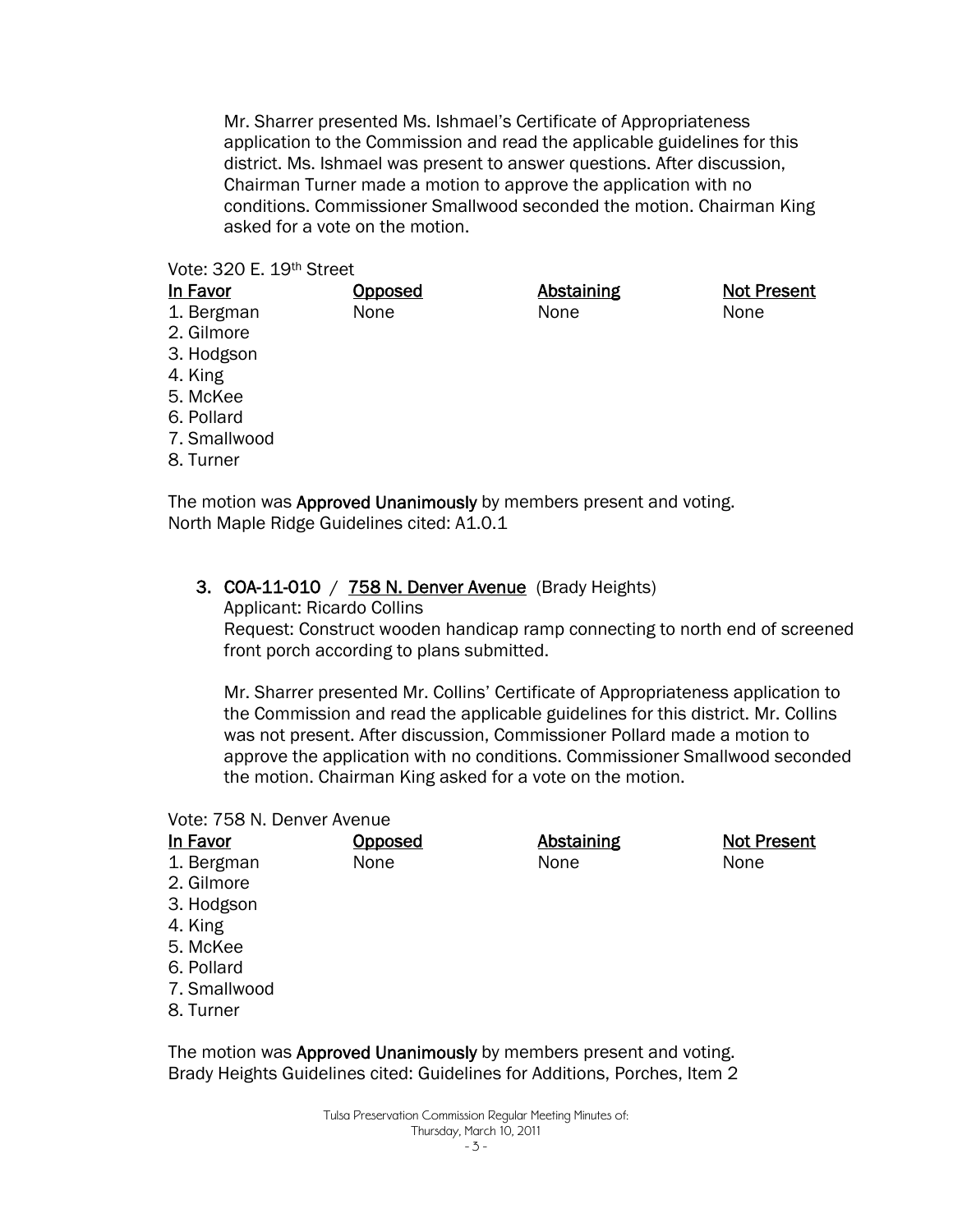# 4. COA-11-011 / 2128 E. 20<sup>th</sup> Street (Yorktown)

Applicant: Jessie Baker

Request, Part 1: Replace existing double-hung wood windows on east and west elevations with new double-hung, aluminum-clad, wood windows with exterior muntins, matching existing sizes and muntin patterns.

Mr. Sharrer presented both parts of Ms. Baker's Certificate of Appropriateness application to the Commission and read the applicable guidelines for this district. Ms. Baker was present to answer questions. Commissioner Turner made a motion to approve the application with no conditions. Commissioner Hodgson seconded the motion. Chairman King asked for a vote on the motion.

#### Vote: 2128 E. 20th Street, Part 1

In Favor 1. Bergman Opposed None

Abstaining None

Not Present None

- 2. Gilmore
- 3. Hodgson
- 4. King
- 5. McKee
- 6. Pollard
- 7. Smallwood
- 8. Turner

The motion was **Approved Unanimously** by members present and voting. Yorktown Guidelines cited: A1.2.1, A1.2.3, A1.2.4

Request, Part 2: Replace existing basement windows on east elevation with sliding fiberglass composite windows (Pella Impervia).

Commissioner Pollard made a motion to approve the application with no conditions. Commissioner Turner seconded the motion. Chairman King asked for a vote on the motion.

#### Vote: 2128 E. 20th Street, Part 2

| In Favor     | <u>Opposed</u> | <b>Abstaining</b> | <b>Not Present</b> |
|--------------|----------------|-------------------|--------------------|
| 1. Bergman   | None           | None              | None               |
| 2. Gilmore   |                |                   |                    |
| 3. Hodgson   |                |                   |                    |
| 4. King      |                |                   |                    |
| 5. McKee     |                |                   |                    |
| 6. Pollard   |                |                   |                    |
| 7. Smallwood |                |                   |                    |
| 8. Turner    |                |                   |                    |
|              |                |                   |                    |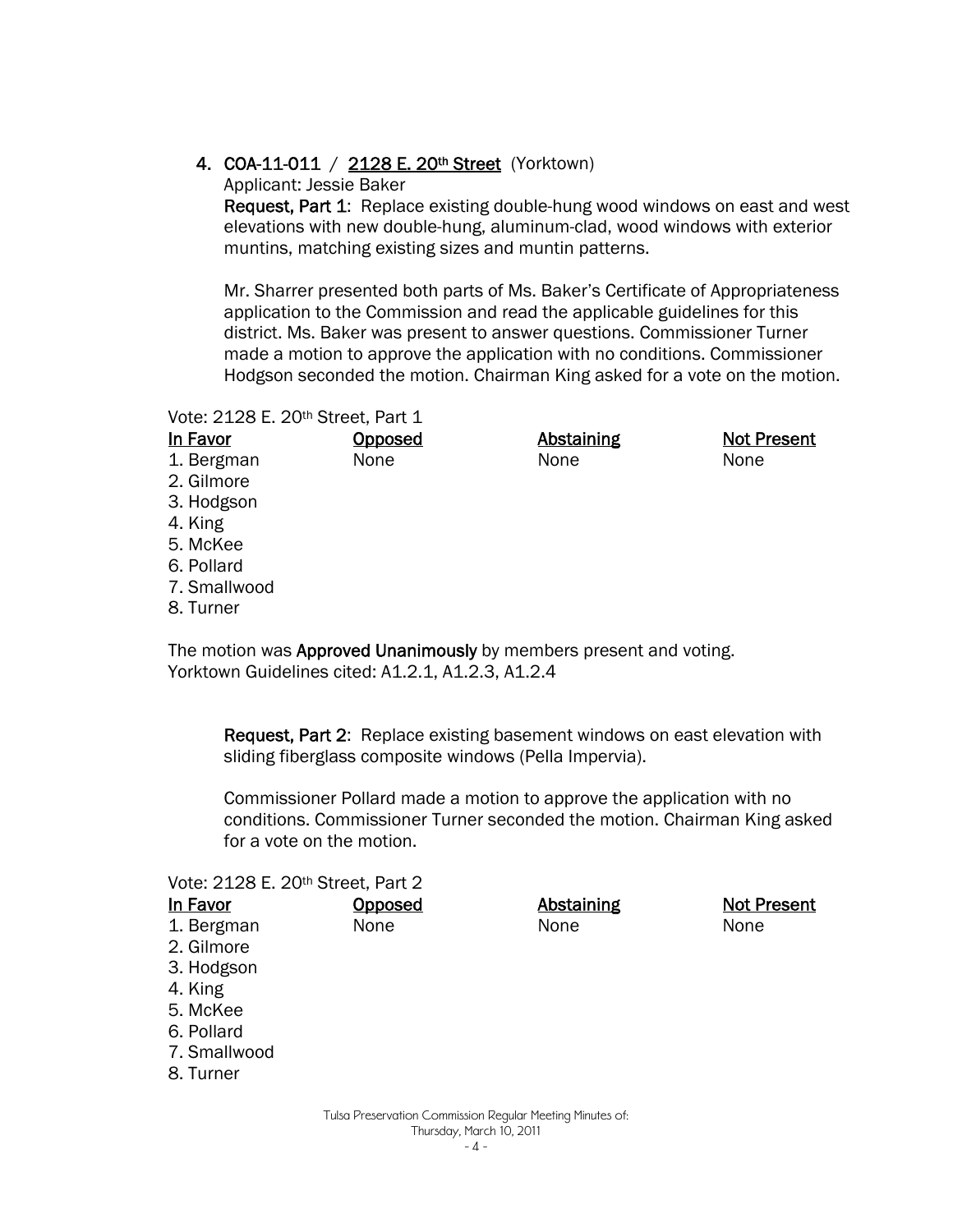The motion was **Approved Unanimously** by members present and voting. Yorktown Guidelines cited: A1.2.1, A1.2.3, A1.2.4

# 5. COA-11-012 / 1517 S. Yorktown Avenue (Yorktown)

Applicants: Kelly & Virginie Gill

Work completed prior to COA application

Request: Replace existing, deteriorated wood windows with new vinyl windows, exterior muntins to match existing patterns.

Mr. Sharrer presented the Gill's Certificate of Appropriateness application to the Commission and read the applicable guidelines for this district. The applicants were not present. After discussion, Commissioner Smallwood made a motion to approve the application with no conditions. Commissioner Pollard seconded the motion. Chairman King asked for a vote on the motion.

#### Vote: 1517 S. Yorktown Avenue

| In Favor     | <b>Opposed</b> | <b>Abstaining</b> | <b>Not Present</b> |
|--------------|----------------|-------------------|--------------------|
| 1. Bergman   | None           | None              | None               |
| 2. Gilmore   |                |                   |                    |
| 3. Hodgson   |                |                   |                    |
| 4. King      |                |                   |                    |
| 5. McKee     |                |                   |                    |
| 6. Pollard   |                |                   |                    |
| 7. Smallwood |                |                   |                    |
| 8. Turner    |                |                   |                    |
|              |                |                   |                    |
|              |                |                   |                    |

The motion was Approved Unanimously by members present and voting. Yorktown Guidelines cited: A1.2.1, A1.2.3, A1.2.4

#### 6. COA-11-007 / 1844 E. 16th Place (Yorktown)

Applicant: Mary deCamp Miller

Continued from February 22, 2011 Regular Meeting

Request: Replace existing jailhouse-pattern wood windows with new vinyl windows, exterior muntins to match existing.

Mr. Sharrer presented Ms. Miller's Certificate of Appropriateness application to the Commission with additional information from the previous meeting and read the applicable guidelines for this district. Ms. Miller was not present. Commissioner McKee made a motion to deny the application. Commissioner Smallwood seconded the motion. Chairman King asked for a vote on the motion.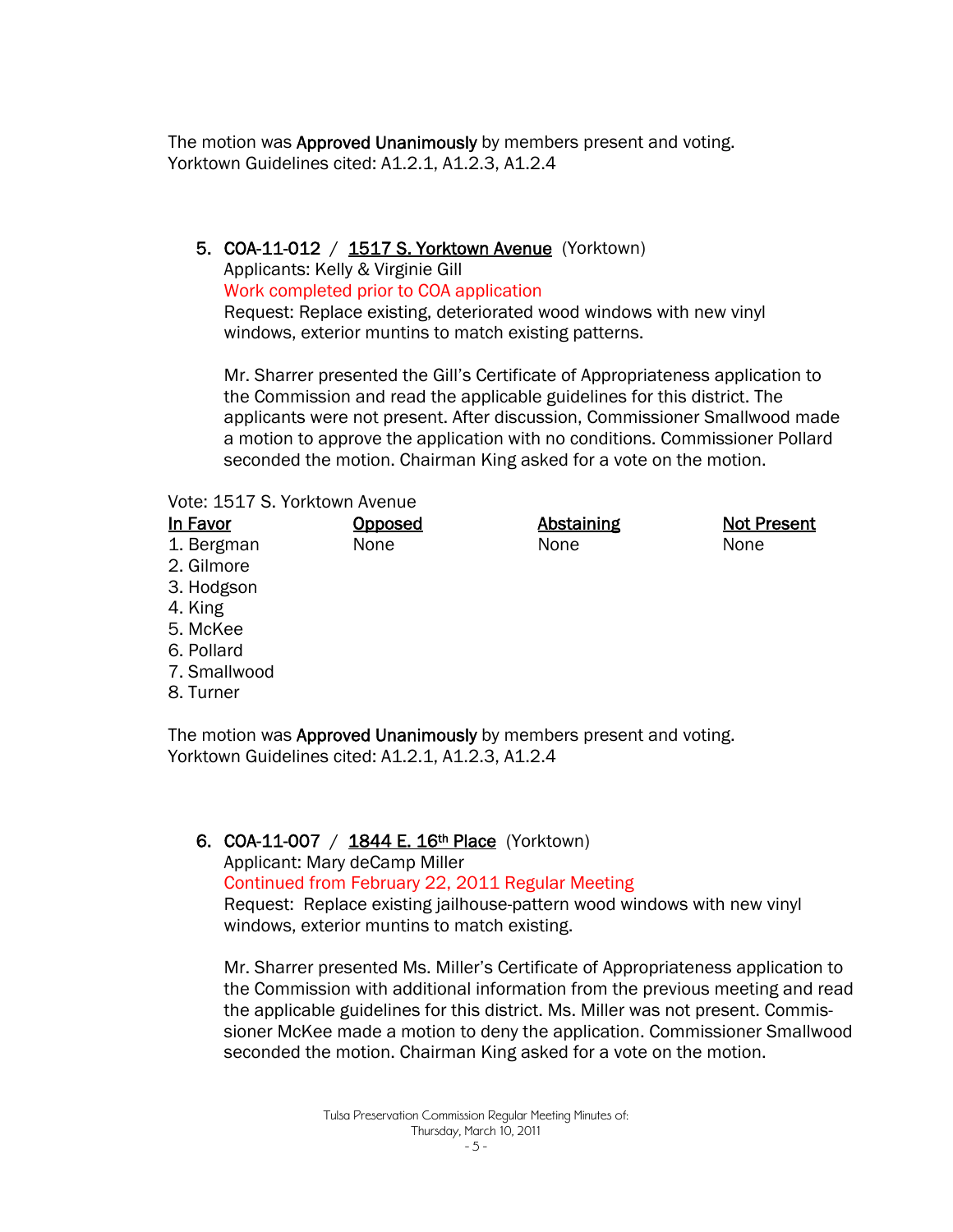Vote: 1844 E. 16<sup>th</sup> Place

| <b>Opposed</b> | <b>Abstaining</b> | <b>Not Present</b> |
|----------------|-------------------|--------------------|
| 1. Bergman     | None              | None               |
| 2. Gilmore     |                   |                    |
| 3. Hodgson     |                   |                    |
| 4. King        |                   |                    |
| 5. Pollard     |                   |                    |
| 6. Turner      |                   |                    |
|                |                   |                    |

The motion to Deny failed.

Commissioner Pollard made a motion to approve the application with no conditions. Chairman King seconded the motion. Chairman King asked for a vote on the motion.

#### Vote: 1844 E. 16th Place

| In Favor                                                           | <b>Opposed</b> | <b>Abstaining</b> | <b>Not Present</b> |
|--------------------------------------------------------------------|----------------|-------------------|--------------------|
| 1. Bergman                                                         | 1. McKee       | None              | None               |
| 2. Gilmore                                                         | 2. Smallwood   |                   |                    |
| 3. Hodgson                                                         |                |                   |                    |
| 4. King                                                            |                |                   |                    |
| 5. Pollard                                                         |                |                   |                    |
| 6. Turner                                                          |                |                   |                    |
|                                                                    |                |                   |                    |
| The motion was Approved by Majority of members present and voting. |                |                   |                    |

Yorktown Guidelines cited: A1.2.1, A1.2.3, A1.2.4

#### 7. Letter of Support of a Route 66 Corridor Preservation Grant to Restore the Façade of the International Harvester Building, 2<sup>nd</sup> & Frankfort (Staff)

Mr. Sharrer reported that the owner of the building at 2<sup>nd</sup> & Frankfort which used to be an International Harvester dealership is applying for a Route 66 Corridor Preservation Grant in order to restore the front façade. Specifically, the owner plans to remove the existing paint from the masonry on the front façade. Mr. Sharrer asked the Commission to consider submitting a letter of support for the project with the building owner's grant application package. Commissioner Smallwood made a motion to direct staff to prepare and submit a letter of support for the project. Commissioner Pollard seconded the motion. Chairman King asked for a vote on the motion.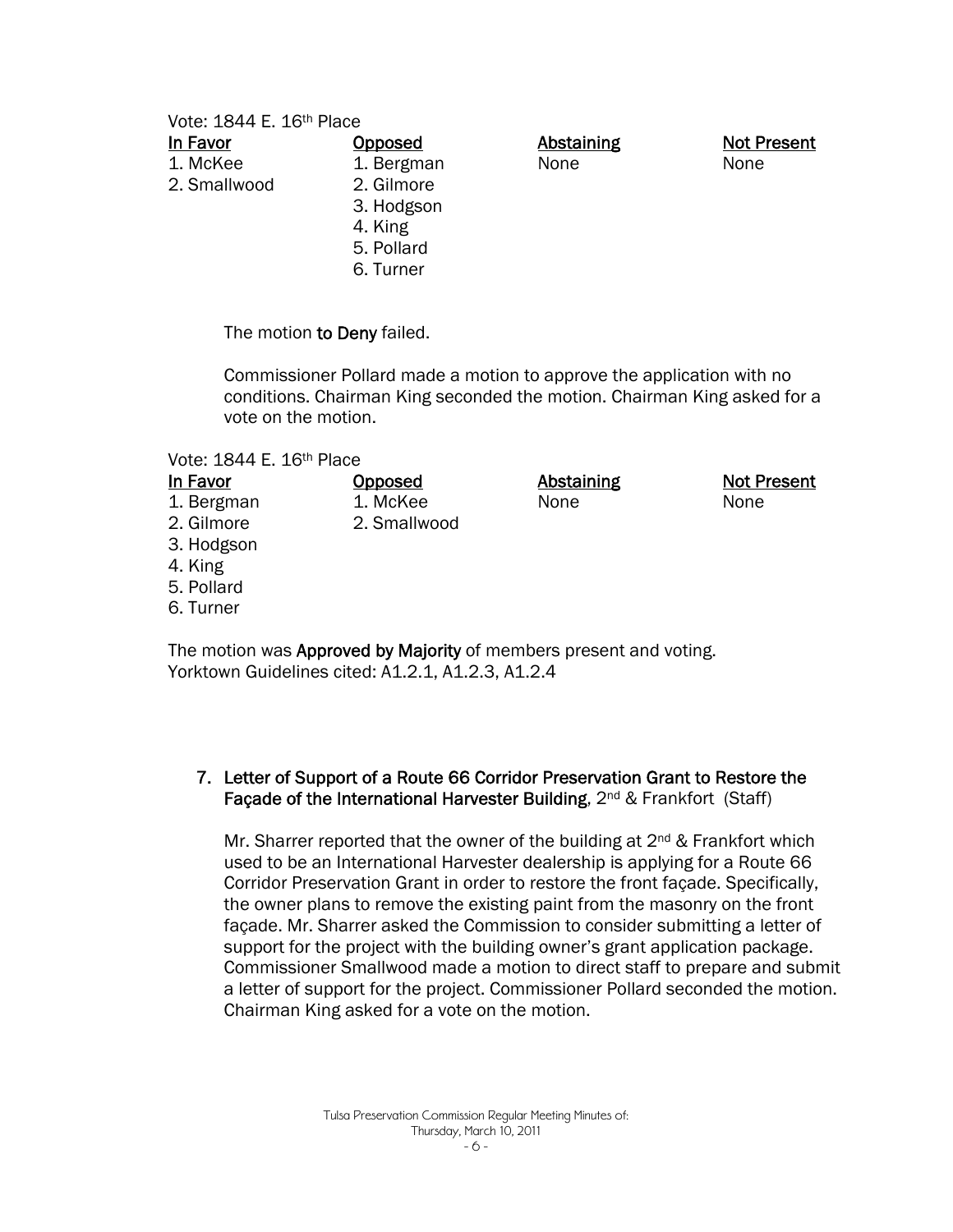Vote: Letter of Support, Internation Harvester Building

| <b>Opposed</b> | Abstaining | <b>Not Present</b> |
|----------------|------------|--------------------|
| None           | None       | None               |
|                |            |                    |
|                |            |                    |
|                |            |                    |

- 4. King
- 5. McKee
- 6. Pollard
- 7. Smallwood
- 8. Turner

The motion was Approved Unanimously by members present and voting.

# C. Reports

# 1. Staff Report

No report.

# 2. Chair Report

No report.

# 3. Committee Reports

#### a. Rules & Regulations

Commissioner Gilmore reported that the committee would meet on Wednesday, March 23rd at 10:30am.

#### b. Outreach

Commissioner Bergman distributed a copy of the Outreach Committee Communications Plan for 2011 to the Commission. She reported that the major focus of the Outreach Committee this year is neighborhood relations, with five action items dedicated toward that endeavor.

Commissioner Pollard noted that Commissioners Hodgson and Turner, along with TPC Staff, conducted an excellent continuing education class on Historic Preservation for the Greater Tulsa Association of Realtors the previous day.

#### c. Design Guidelines

Commissioner Smallwood reported that the Design Guidelines committee would meet on Thursday, March 17th.